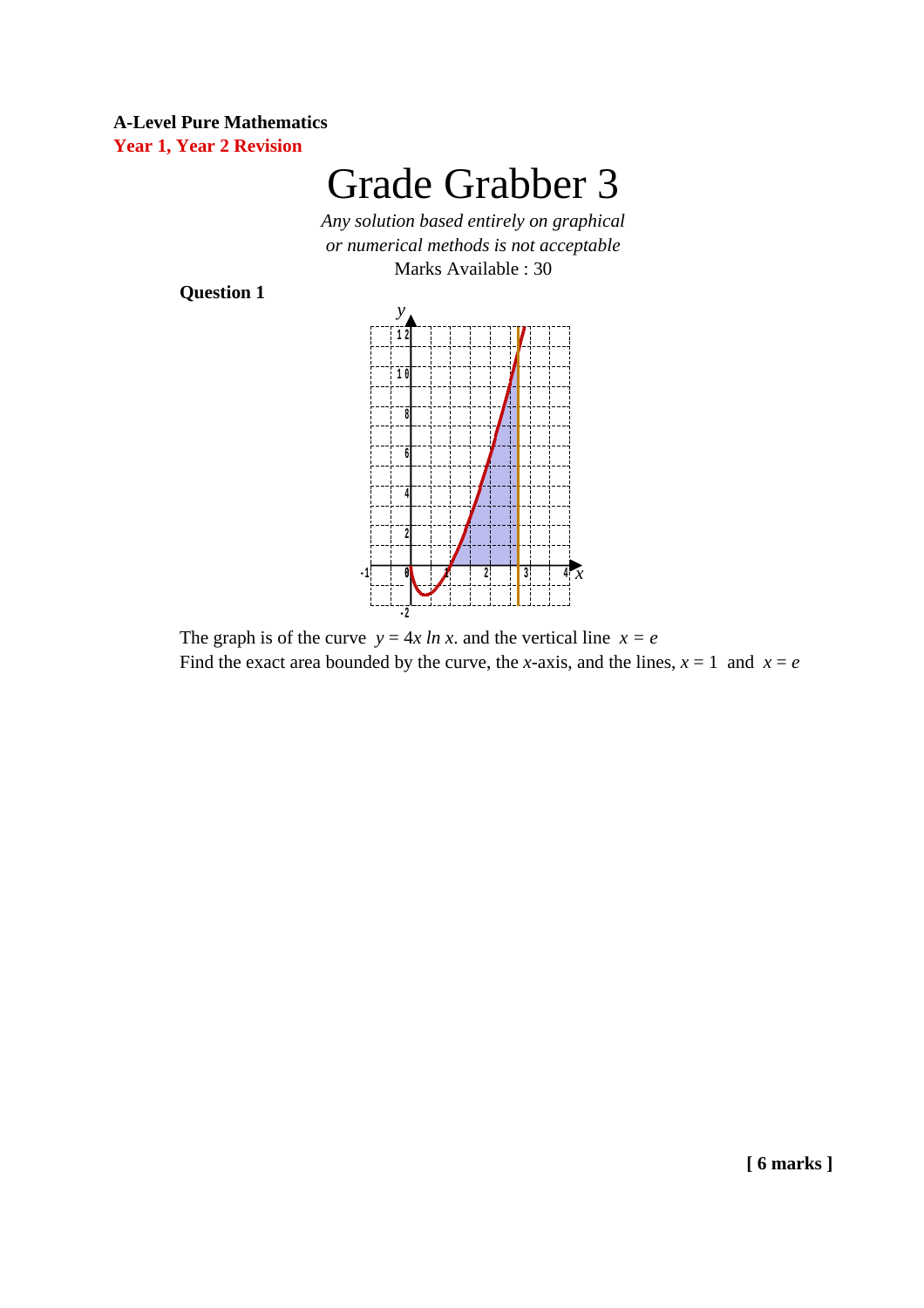# **Question 2** Prove that

$$
\sum_{n=0}^{\infty} x^{2n} = \frac{1}{1 - x^2}
$$

**[ 4 marks ]**

## **Question 3**

A curve has parametric equations

$$
x = 7 - \frac{3}{4t} \qquad y = 8t + 1
$$

Show that the Cartesian equation of the curve can be expressed in the form

$$
y = \frac{a - x}{b - x} \qquad x \neq c
$$

where *a*, *b* and *c* are constants to be found

**[ 7 marks ]**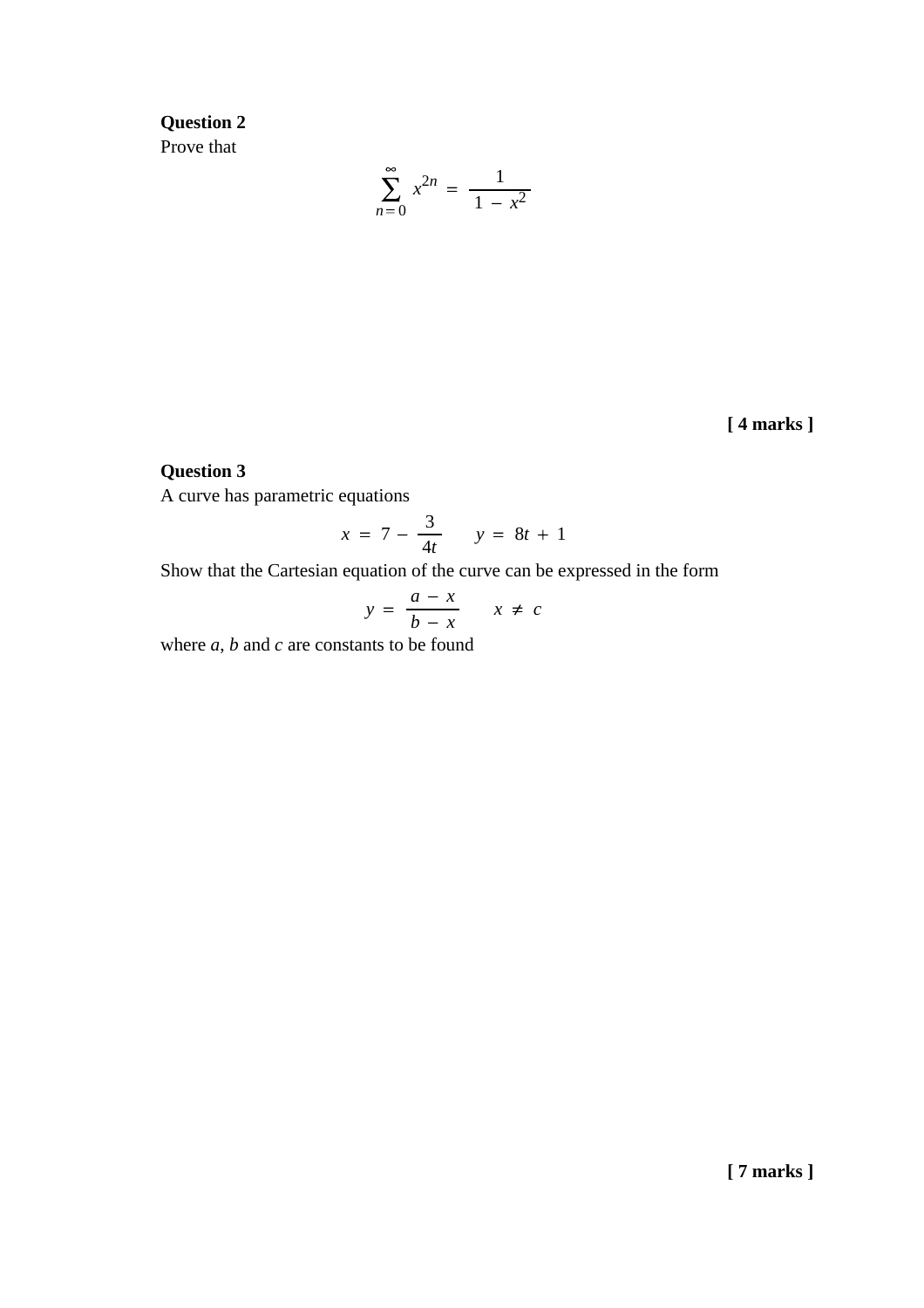## **Question 4**

The flowchart describes a function *f*



**( i )** Show that the function described can be written as

$$
f(x) = \frac{x}{x+1} \qquad x \neq -1
$$

**[ 3 marks ]**

*f* **ii** ) Use algebraic manipulation to find  $f^{-1}(x)$ 

**[ 4 marks ]**